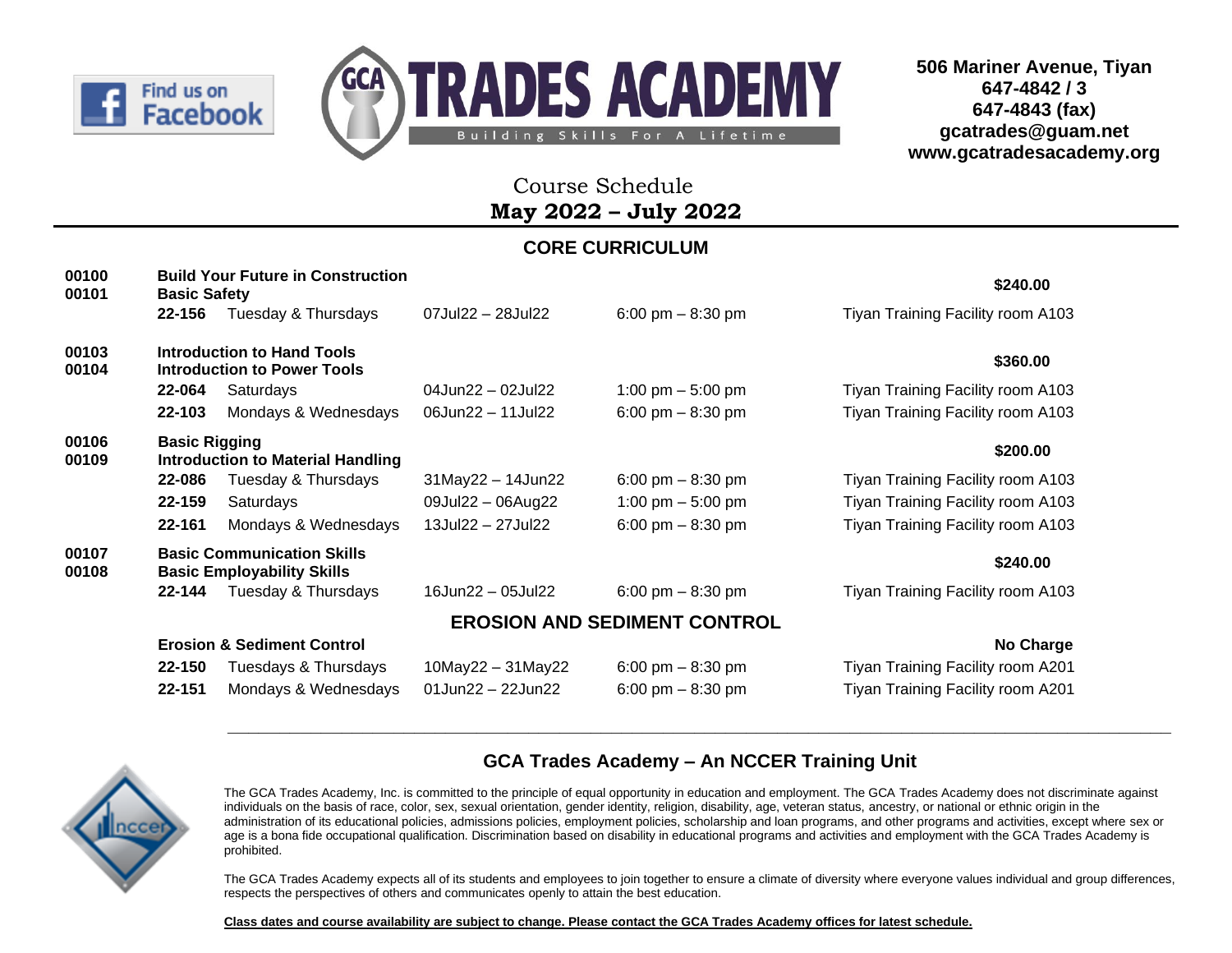



## Course Schedule **May 2022 – July 2022**

### **HEAVY EQUIPMENT OPERATOR (LEVEL 2)**

| 22206-13       | <b>Rough Terrain Forklifts</b>                                   |                   |                                           | \$360.00                          |
|----------------|------------------------------------------------------------------|-------------------|-------------------------------------------|-----------------------------------|
|                | 22-069<br>Saturdays                                              | 28May22 - 18Jun22 | 1:00 pm $-$ 5:00 pm                       | Tiyan Training Facility room A101 |
| 22202-13       | <b>On-Road Dump Trucks</b>                                       |                   |                                           | \$320.00                          |
|                | 22-082<br>Saturdays                                              | 25Jun22 - 16Jul22 | 1:00 pm $-$ 5:00 pm                       | Tiyan Training Facility room A101 |
| 22207-13       | <b>Excavation Math</b>                                           |                   |                                           | \$280.00                          |
|                | 22-147<br>Saturdays                                              | 23Jul22 - 13Aug22 | 1:00 pm $-$ 5:00 pm                       | Tiyan Training Facility room A101 |
|                |                                                                  |                   | <b>HEAVY EQUIPMENT OPERATOR (LEVEL 3)</b> |                                   |
| 22304-14       | <b>Excavators</b>                                                |                   |                                           | \$640.00                          |
|                | 22-075<br>Saturdays                                              | 14May22 - 02Jul22 | $8:00$ am $-12:00$ noon                   | Tiyan Training Facility room A101 |
| 22305-14       | <b>Motor Graders</b>                                             |                   |                                           | \$640.00                          |
|                | 22-158<br>Saturdays                                              | 09Jul22 - 27Aug22 | $8:00$ am $-12:00$ noon                   | Tiyan Training Facility room A101 |
|                |                                                                  |                   | <b>HEAVY EQUIPMENT BACKHOE OPERATOR</b>   |                                   |
| 22101<br>22102 | <b>Orientation to the Trade</b><br><b>Heavy Equipment Safety</b> |                   |                                           | \$240.00                          |
|                | Monday & Wednesdays<br>22-152                                    | 13Jun22 - 29Jun22 | 6:00 pm $-$ 8:30 pm                       | Tiyan Training Facility room A101 |
| 22104          | <b>Basic Operational Techniques</b>                              |                   |                                           | \$440.00                          |
|                | 22-154<br>Monday & Wednesdays                                    | 06Jul22 - 10Aug22 | 6:00 pm $-$ 8:30 pm                       | Tiyan Training Facility room A101 |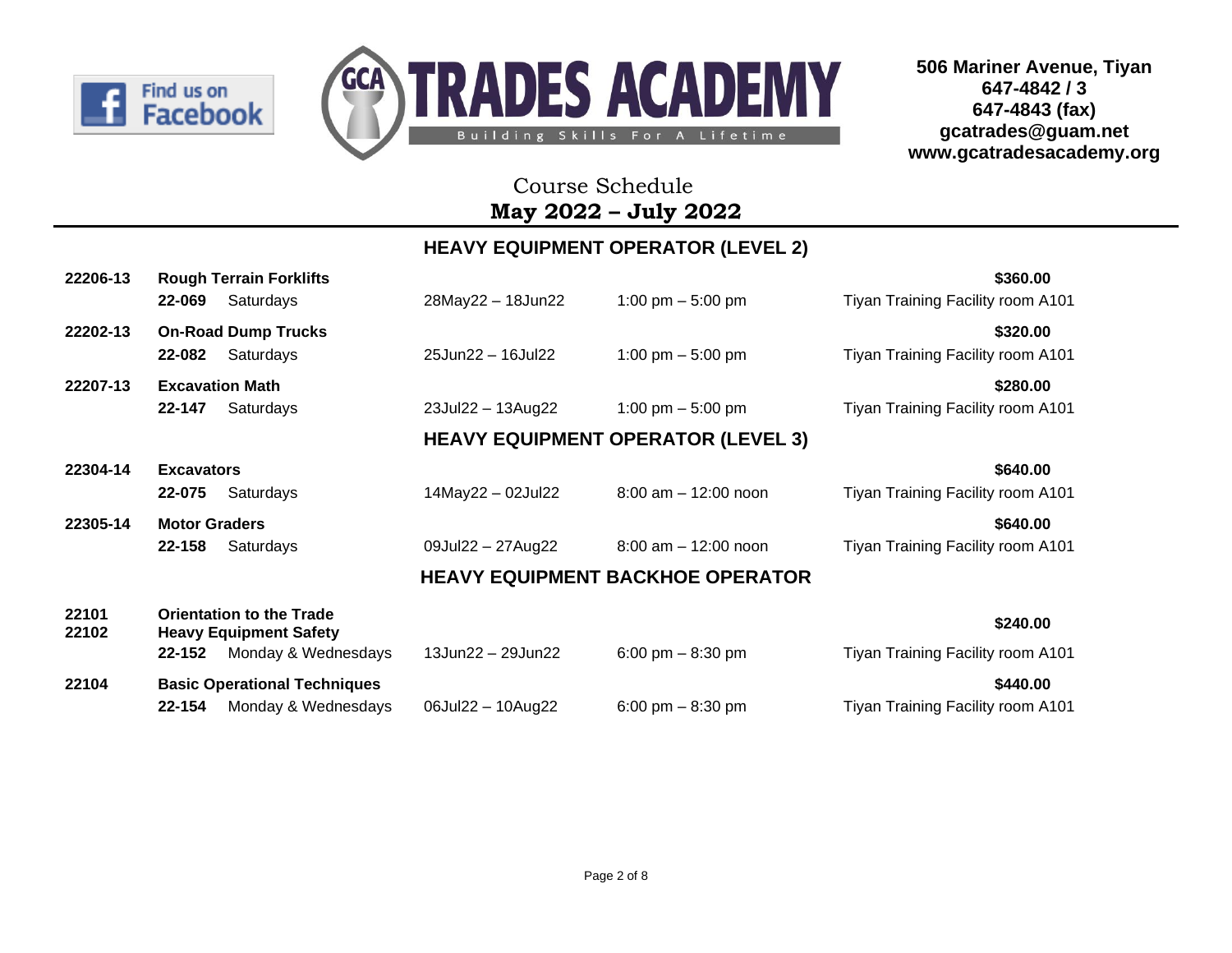



## Course Schedule **May 2022 – July 2022**

### **ELECTRICAL / ELECTRONIC SYSTEM TECHNICIAN (LEVEL 1)**

| 26108-20                         |                                 | <b>Raceways &amp; Fittings</b>                                                                        |                         |                                                     | \$320.00                                      |
|----------------------------------|---------------------------------|-------------------------------------------------------------------------------------------------------|-------------------------|-----------------------------------------------------|-----------------------------------------------|
|                                  | 22-019                          | Saturdays                                                                                             | 21May22 - 11Jun22       | 1:00 pm $-6:00$ pm                                  | Tiyan Training Facility room B201             |
| 26109-20<br>26110-20             |                                 | <b>Conductors &amp; Cables</b><br><b>Basic Electrical Construction Documents</b>                      |                         |                                                     | \$280.00                                      |
|                                  | 22-077                          | Saturdays                                                                                             | 18Jun22 - 16Jul22       | 1:00 pm $-6:00$ pm                                  | Tiyan Training Facility room B201             |
| 26111-20<br>26112-20             |                                 | <b>Residential Electrical Services</b><br><b>Electrical Test Equipment</b>                            |                         |                                                     | \$320.00                                      |
|                                  | 22-085                          | Saturdays                                                                                             | 21May22 - 11Jun22       | 8:00 am - 12:00 noon                                | Tiyan Training Facility room A203             |
|                                  | 22-166                          | Saturdays                                                                                             | 23Jul22 - 13Aug22       | 1:00 pm $-6:00$ pm                                  | Tiyan Training Facility room B201             |
|                                  |                                 |                                                                                                       |                         | ELECTRICAL / ELECTRONIC SYSTEM TECHNICIAN (LEVEL 2) |                                               |
| 26205-20                         |                                 | <b>Pull &amp; Junction Boxes</b>                                                                      |                         |                                                     | \$200.00                                      |
|                                  | 22-060                          | Tuesdays & Thursdays                                                                                  | $17$ May22 - $31$ May22 | 6:00 pm $-$ 8:30 pm                                 | Tiyan Training Facility room B201             |
| 26206-20<br>26207-20<br>26208-20 | <b>Cable Tray</b><br>$22 - 101$ | <b>Conductor Installations</b><br><b>Conductor Terminations &amp; Splices</b><br>Tuesdays & Thursdays | 02Jun22 - 05Jul22       | 6:00 pm $-$ 8:30 pm                                 | \$400.00<br>Tiyan Training Facility room B201 |
| 26209-20                         |                                 | <b>Grounding &amp; Bonding</b>                                                                        |                         |                                                     | \$240.00                                      |
|                                  | 21-157                          | Tuesdays & Thursdays                                                                                  | 07Jul22 - 28Jul22       | 6:00 pm $-$ 8:30 pm                                 | Tiyan Training Facility room B201             |
|                                  |                                 |                                                                                                       |                         | <b>ELECTRONIC SYSTEM TECHNICIAN (LEVEL 4)</b>       |                                               |
| 33401-12                         | <b>Audio Systems</b>            |                                                                                                       |                         |                                                     | \$480.00                                      |
|                                  | 22-041                          | Monday & Wednesdays                                                                                   | $02$ May22 - 13Jun22    | 6:00 pm $-$ 8:30 pm                                 | Tiyan Training Facility room A203             |
| 33402-12                         | <b>Video Systems</b>            |                                                                                                       |                         |                                                     | \$640.00                                      |
|                                  | 22-080                          | Monday & Wednesdays                                                                                   | 15Jun22 - 10Aug22       | 6:00 pm $-$ 8:30 pm                                 | Tiyan Training Facility room A203             |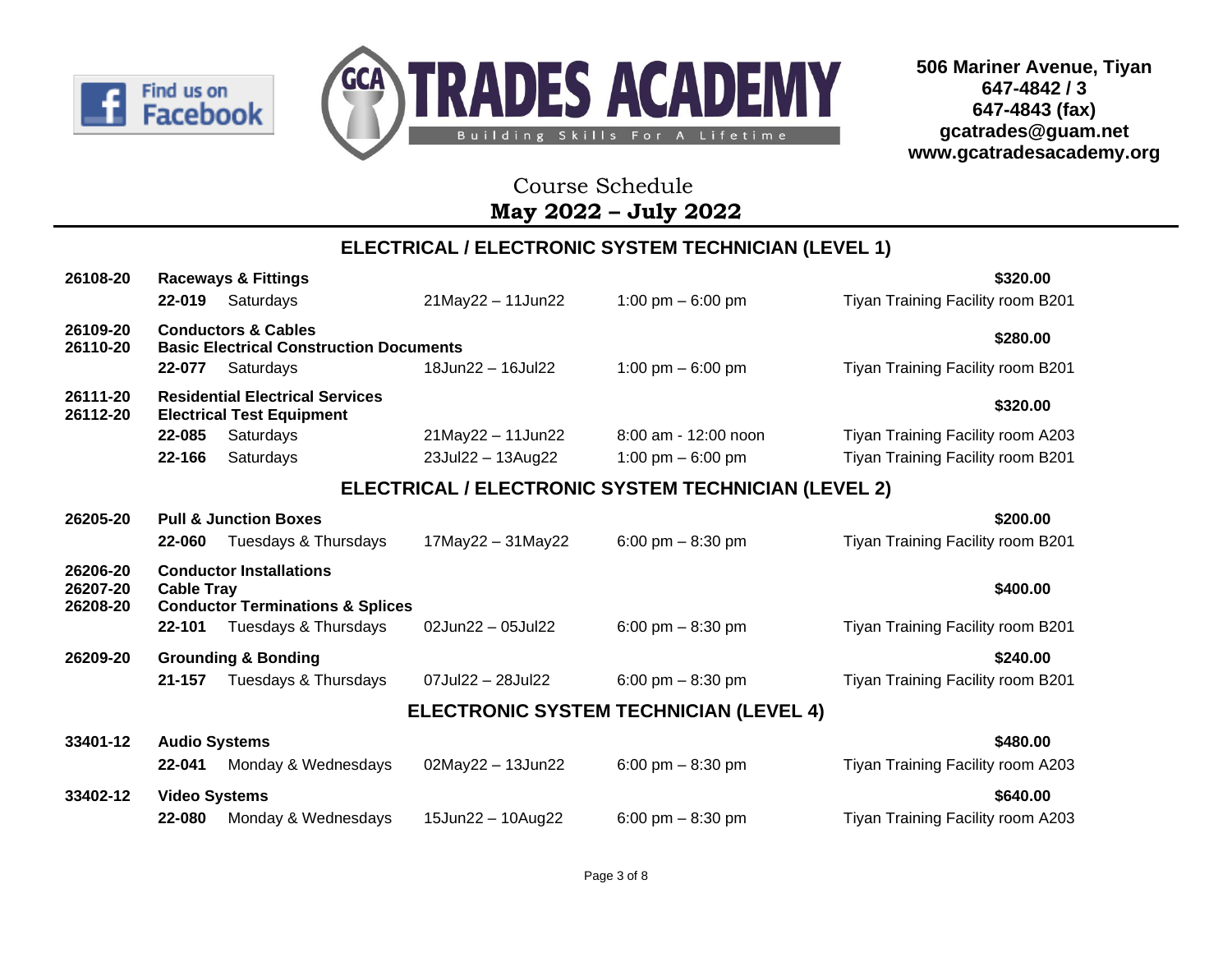



## Course Schedule **May 2022 – July 2022**

#### **SAFETY TECHNOLOGY**

| 75201<br>75205<br>75219<br>75220<br>75221 |            | <b>Introduction to Safety Technology</b><br><b>Positive Safety Communication</b><br><b>Hazard Recognition, Environmental</b><br><b>Awareness, &amp; Occupational Health</b><br>Job Safety Analysis & Pre-task Planning<br><b>Safety Data Tracking &amp; Trending</b> |                         | 75222<br>75223<br>75224<br>75225<br>75226 | <b>Site Safety Plans</b><br><b>Safety Orientation &amp; Safety Meetings</b><br><b>Permits &amp; Policies</b><br><b>OSHA Inspections &amp; Recordkeeping</b> | <b>Incident Investigations, Policies &amp; Analysis</b> | \$720.00 |
|-------------------------------------------|------------|----------------------------------------------------------------------------------------------------------------------------------------------------------------------------------------------------------------------------------------------------------------------|-------------------------|-------------------------------------------|-------------------------------------------------------------------------------------------------------------------------------------------------------------|---------------------------------------------------------|----------|
|                                           | 22-140     | Saturdays                                                                                                                                                                                                                                                            | 28May22 - 02Jul22       |                                           | $8:00$ am $-5:00$ pm                                                                                                                                        | Tiyan Training Facility room A205                       |          |
|                                           |            |                                                                                                                                                                                                                                                                      |                         | <b>PLUMBING (LEVEL 1)</b>                 |                                                                                                                                                             |                                                         |          |
| 02101<br>02102                            |            | Introduction to the Plumbing Industry<br><b>Plumbing Safety</b>                                                                                                                                                                                                      |                         |                                           |                                                                                                                                                             |                                                         | \$440.00 |
|                                           | 22-067     | Tuesdays & Thursdays                                                                                                                                                                                                                                                 | 26May22 - 30Jun22       |                                           | 6:00 pm $-$ 8:30 pm                                                                                                                                         | Tiyan Training Facility room A205                       |          |
| 02103                                     |            | <b>Tools of the Plumbing Trade</b>                                                                                                                                                                                                                                   |                         |                                           |                                                                                                                                                             |                                                         | \$160.00 |
|                                           | 22-074     | Tuesdays & Thursdays                                                                                                                                                                                                                                                 | 05Jul22 - 14Jul22       |                                           | 6:00 pm $-$ 8:30 pm                                                                                                                                         | Tiyan Training Facility room A205                       |          |
| 02104                                     |            | <b>Introduction to Plumbing Math</b>                                                                                                                                                                                                                                 |                         |                                           |                                                                                                                                                             |                                                         | \$200.00 |
|                                           | 22-081     | Tuesdays & Thursdays                                                                                                                                                                                                                                                 | 19Jul22 - 04Aug22       |                                           | 6:00 pm $-$ 8:30 pm                                                                                                                                         | Tiyan Training Facility room A205                       |          |
|                                           |            |                                                                                                                                                                                                                                                                      |                         |                                           | <b>CARPENTRY (LEVEL 4)</b>                                                                                                                                  |                                                         |          |
| 27405-14                                  |            | <b>Advanced Stair Systems</b>                                                                                                                                                                                                                                        |                         |                                           |                                                                                                                                                             |                                                         | \$400.00 |
|                                           | 22-073     | Mondays & Wednesdays                                                                                                                                                                                                                                                 | $11$ May22 - $15$ Jun22 |                                           | 6:00 pm $-$ 8:30 pm                                                                                                                                         | Tiyan Training Facility room A205                       |          |
| 27406-14                                  |            | <b>Introduction to Construction Equipment</b>                                                                                                                                                                                                                        |                         |                                           |                                                                                                                                                             |                                                         | \$160.00 |
|                                           | 22-146     | Mondays & Wednesdays                                                                                                                                                                                                                                                 | 20Jun22 - 29Jun22       |                                           | 6:00 pm $-$ 8:30 pm                                                                                                                                         | Tiyan Training Facility room A205                       |          |
| 27407-14                                  |            | <b>Introduction to Oxyfuel Cutting &amp; Arc Welding</b>                                                                                                                                                                                                             |                         |                                           |                                                                                                                                                             |                                                         | \$320.00 |
|                                           | $22 - 155$ | Mondays & Wednesdays                                                                                                                                                                                                                                                 | 06Jul22 - 01Aug22       |                                           | 6:00 pm $-$ 8:30 pm                                                                                                                                         | Tiyan Training Facility room A205                       |          |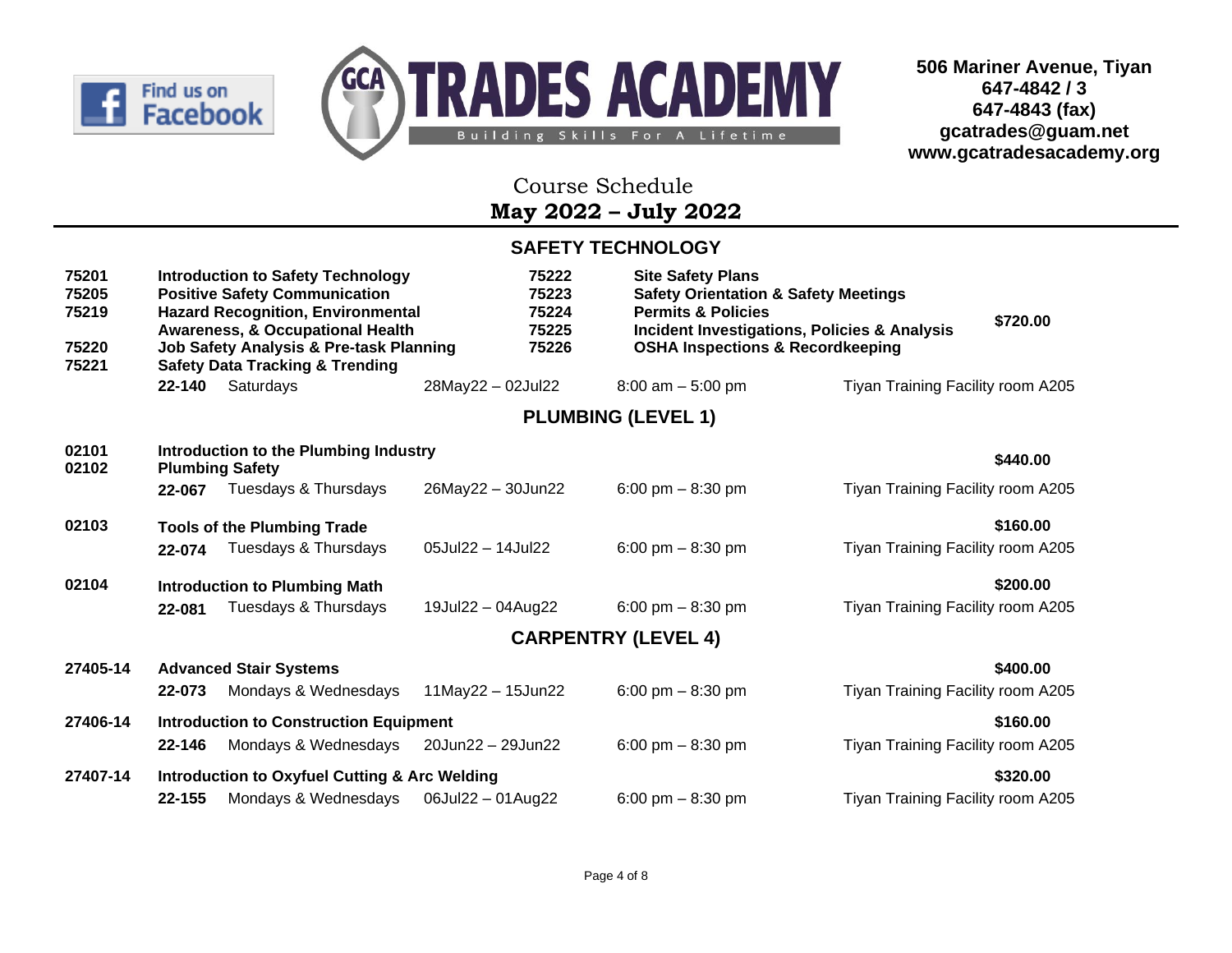



## Course Schedule **May 2022 – July 2022**

# **CONSTRUCTION CRAFT LABORER (LEVEL 1)**

| 27101-13<br>27102-13             |        | <b>CARPENTRY 1: Introduction to the Trade</b><br><b>CARPENTRY 1: Building Materials, Fasteners, &amp; Adhesives</b>                      | \$360.00             |                                             |                                   |
|----------------------------------|--------|------------------------------------------------------------------------------------------------------------------------------------------|----------------------|---------------------------------------------|-----------------------------------|
|                                  | 22-153 | Saturdays                                                                                                                                | 02Jul22 - 30Jul22    | 1:00 pm $-$ 5:00 pm                         | Tiyan Training Facility room B102 |
|                                  |        |                                                                                                                                          |                      | <b>CONSTRUCTION CRAFT LABORER (LEVEL 2)</b> |                                   |
| 27304-14                         |        | <b>CARPENTRY 3: Reinforcing Concrete</b>                                                                                                 |                      |                                             | \$240.00                          |
|                                  | 22-013 | Tuesdays & Thursdays                                                                                                                     | 24May22 - 09Jun22    | 6:00 pm $-$ 8:30 pm                         | Tiyan Training Facility room B102 |
|                                  | 22-056 | Saturdays                                                                                                                                | 14May22 - 28May22    | $8:00$ am $-12:00$ noon                     | Tiyan Training Facility room B102 |
| 27308-14                         |        | <b>CARPENTRY 3: Vertical Formwork</b>                                                                                                    |                      |                                             | \$360.00                          |
|                                  | 22-018 | Tuesdays & Thursdays                                                                                                                     | 14Jun22 - 12Jul22    | 6:00 pm $-$ 8:30 pm                         | Tiyan Training Facility room B102 |
|                                  | 22-102 | Saturdays                                                                                                                                | 04Jun22 - 02Jul22    | $8:00$ am $-12:00$ noon                     | Tiyan Training Facility room B102 |
| 27309-14                         |        | <b>CARPENTRY 3: Horizontal Formwork</b>                                                                                                  |                      |                                             | \$240.00                          |
|                                  | 22-160 | Saturdays                                                                                                                                | 09Jul22 - 23Jul22    | $8:00$ am $-12:00$ noon                     | Tiyan Training Facility room B102 |
|                                  | 22-050 | Tuesdays & Thursdays                                                                                                                     | 14Jul22 - 04Aug22    | 6:00 pm $-$ 8:30 pm                         | Tiyan Training Facility room B102 |
| 75123-13<br>75110-13<br>75121-13 |        | FIELD SAFETY: Heavy Equipment, Forklift, & Crane Safety<br><b>FIELD SAFETY: Steel Erection</b><br><b>FIELD SAFETY: Electrical Safety</b> |                      |                                             | \$200.00                          |
|                                  | 22-168 | Saturdays                                                                                                                                | 30Jul22 - 13Aug22    | $8:00$ am $-12:00$ noon                     | Tiyan Training Facility room B102 |
| 75122-13                         |        | <b>FIELD SAFETY: Working from Elevations</b>                                                                                             |                      |                                             | \$80.00                           |
|                                  | 22-063 | Saturdays                                                                                                                                | 14May22              | 1:00 pm $-$ 5:00 pm                         | Tiyan Training Facility room B102 |
| 70101-14                         |        | <b>Your Role in the Green Environment</b>                                                                                                |                      |                                             | \$240.00                          |
|                                  | 22-078 | Saturdays                                                                                                                                | $21$ May22 - 04Jun22 | 1:00 pm $-$ 5:00 pm                         | Tiyan Training Facility room B102 |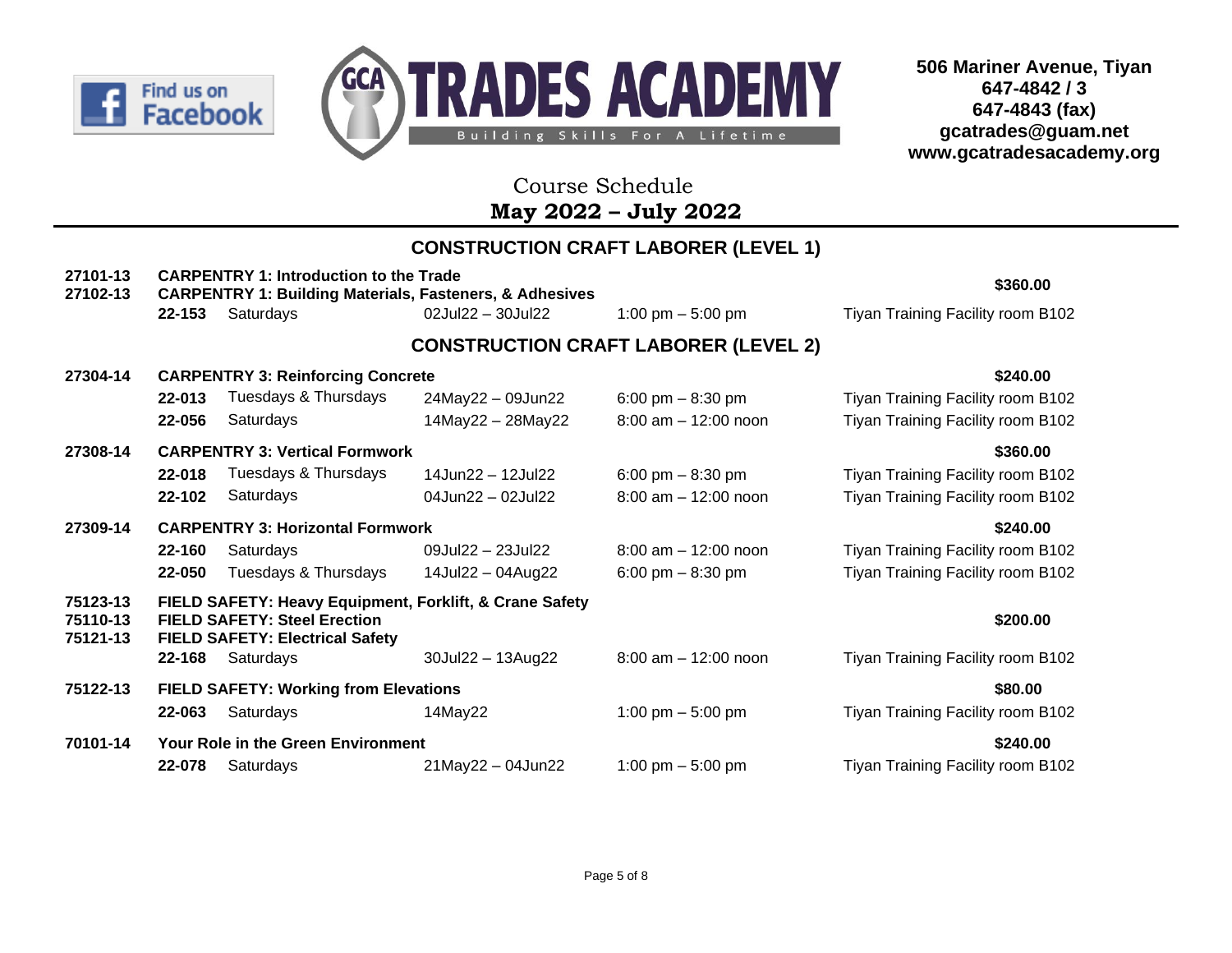



 Course Schedule **May 2022 – July 2022**

### **PROJECT MANAGEMENT**

| 44101<br>44102<br>44103 | <b>Safety</b><br>22-142          | <b>Introduction to Project Management</b><br><b>Interpersonal Skills</b><br>Tuesdays & Thursdays                                   | 28Jun22 - 09Aug22       | 6:00 pm $-$ 8:30 pm                                   | \$480.00<br>Tiyan Training Facility room A101 |
|-------------------------|----------------------------------|------------------------------------------------------------------------------------------------------------------------------------|-------------------------|-------------------------------------------------------|-----------------------------------------------|
| 44109<br>44110<br>44111 | <b>Quality Control</b><br>22-076 | <b>Resource Control</b><br><b>Continuous Improvement</b><br>Tuesdays & Thursdays                                                   | $31$ May22 - 23Jun22    | 6:00 pm $-$ 8:30 pm                                   | \$320.00<br>Tiyan Training Facility room A101 |
|                         |                                  |                                                                                                                                    |                         | <b>HEATING VENTILATION AIR CONDITIONING (LEVEL 1)</b> |                                               |
| 03107                   | 22-029                           | <b>Introduction to Cooling</b><br>Saturdays                                                                                        | $14$ May22 - $18$ Jun22 | $8:00$ am $-12:00$ noon                               | \$480.00<br>Tiyan Training Facility room A105 |
| 03109                   | 22-083                           | <b>Introduction to Air Distribution Systems</b><br>Saturdays                                                                       | 25Jun22 - 09Jul22       | $8:00$ am $-12:00$ noon                               | \$240.00<br>Tiyan Training Facility room A105 |
| 03103<br>03104<br>03105 |                                  | <b>Basic Copper &amp; Plastic Piping Practices</b><br><b>Soldering &amp; Brazing</b><br><b>Basic Carbon Steel Piping Practices</b> |                         |                                                       | \$480.00                                      |
|                         | 22-162                           | Saturdays                                                                                                                          | 16Jul22 - 20Aug22       | $8:00$ am $-12:00$ noon                               | Tiyan Training Facility room A105             |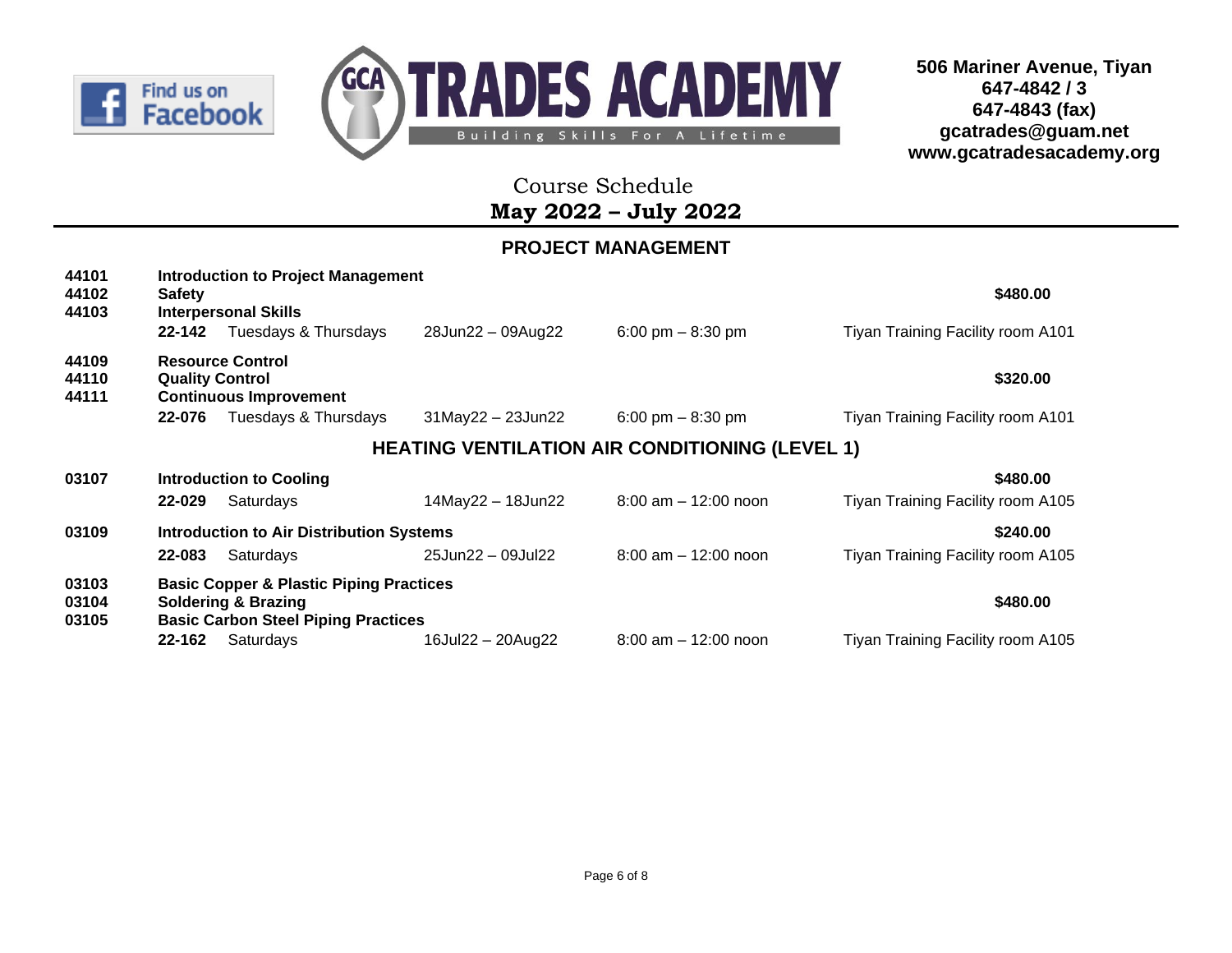



## Course Schedule **May 2022 – July 2022**

#### **HEATING VENTILATION AIR CONDITIONING (LEVEL 2)**

| 03206          |                    | <b>Alternating Current</b>                                                       |                             |                     | \$160.00                          |
|----------------|--------------------|----------------------------------------------------------------------------------|-----------------------------|---------------------|-----------------------------------|
|                | 22-020             | Saturdays                                                                        | 14May22 - 21May22           | 1:00 pm $-$ 5:00 pm | Tiyan Training Facility room A105 |
| 03302          | <b>Compressors</b> |                                                                                  |                             |                     | \$200.00                          |
|                | 22-051             | Mondays & Wednesdays                                                             | 23May22 - 15Jun22           | 6:00 pm $-8:30$ pm  | Tiyan Training Facility room A105 |
|                | 22-084             | Saturdays                                                                        | 28May22 - 18Jun22           | 1:00 pm $-$ 5:00 pm | Tiyan Training Facility room A105 |
| 03301          |                    | <b>Refrigerant &amp; Oils</b>                                                    |                             |                     | \$240.00                          |
|                | 22-071             | Mondays & Wednesdays                                                             | 20Jun22 - 06Jul22           | 6:00 pm $-8:30$ pm  | Tiyan Training Facility room A105 |
|                | 22-141             | Saturdays                                                                        | 25Jun22 - 09Jul22           | 1:00 pm $-$ 5:00 pm | Tiyan Training Facility room A105 |
| 03205          |                    | Leak Detection, Evacuation, Recovery, & Charging                                 |                             |                     | \$480.00                          |
|                | 22-079             | Mondays & Wednesdays                                                             | $11$ Jul $22 - 22$ Aug $22$ | 6:00 pm $-$ 8:30 pm | Tiyan Training Facility room A105 |
|                | 22-148             | Saturdays                                                                        | 16Jul22 - 20Aug22           | 1:00 pm $-$ 5:00 pm | Tiyan Training Facility room A105 |
| 03303          |                    | <b>Metering Devices</b>                                                          |                             |                     | \$200.00                          |
|                | 22-023             | Tuesdays & Thursdays                                                             | 19May22 - 26May22           | 6:00 pm $-$ 8:30 pm | Tiyan Training Facility room A105 |
| 03211          | <b>Heat Pumps</b>  |                                                                                  |                             |                     | \$320.00                          |
|                | 22-044             | Tuesdays & Thursdays                                                             | $31$ May22 - 23Jun22        | 6:00 pm $-$ 8:30 pm | Tiyan Training Facility room A105 |
| 03215          |                    | <b>Basic Maintenance</b>                                                         |                             |                     | \$320.00                          |
|                | 22-100             | Tuesdays & Thursdays                                                             | 28Jun22 - 26Jul22           | 6:00 pm $-$ 8:30 pm | Tiyan Training Facility room A105 |
| 03202          |                    | <b>Chimneys, Vents, &amp; Flues</b>                                              |                             |                     |                                   |
| 03213<br>03214 |                    | <b>Sheet Metal Duct Systems</b><br><b>Fiberglass &amp; Flexible Duct Systems</b> |                             |                     | \$360.00                          |
|                | 22-167             | Tuesdays & Thursdays                                                             | 28Jul22 - 25Aug22           | 6:00 pm $-8:30$ pm  | Tiyan Training Facility room A105 |